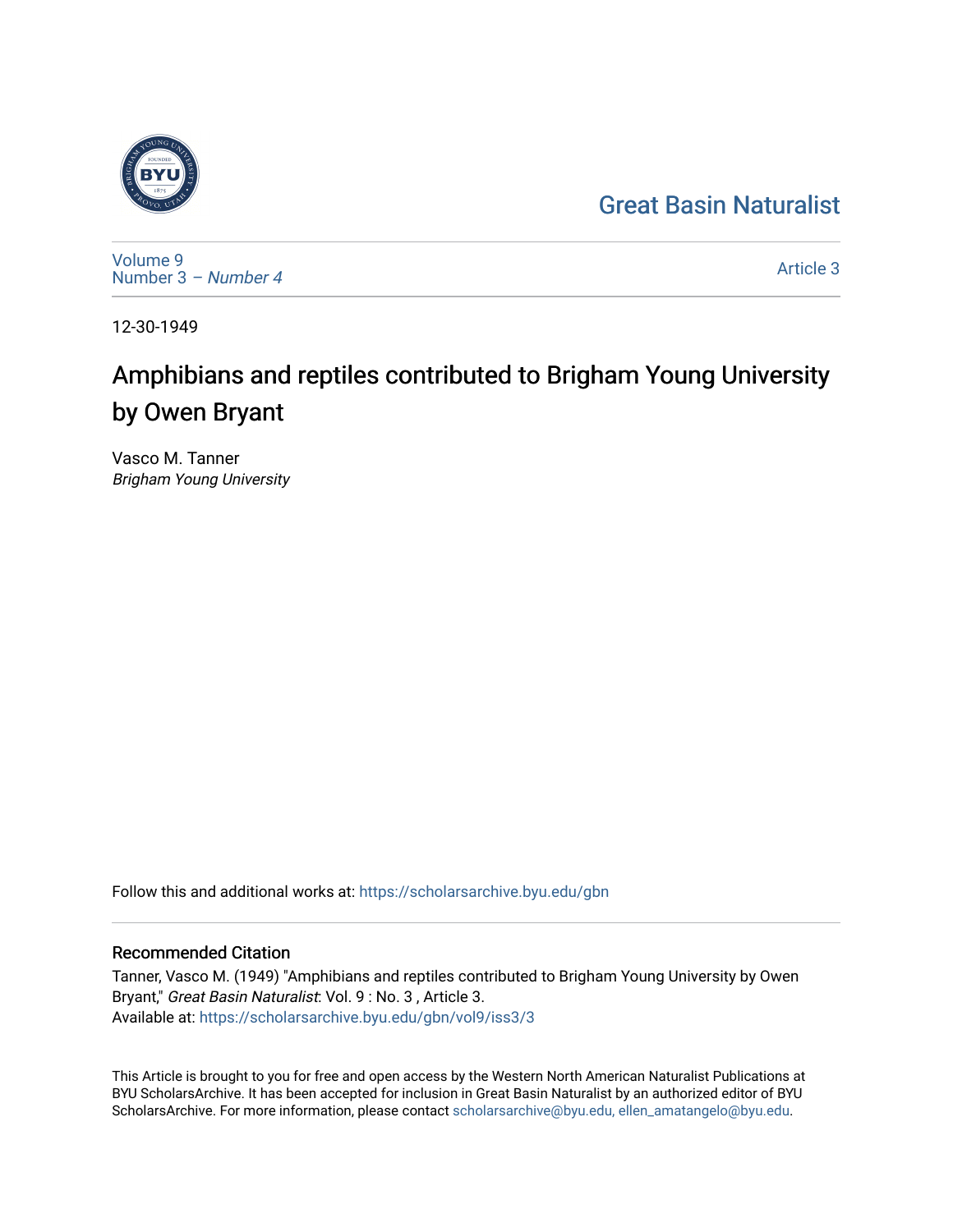## AMPHIBIANS AND REPTILES CONTRIBUTED TO BRIGHAM YOUNG UNIVERSITY BY OWEN BRYANT<sup>1</sup>

#### VASCO M. TANNER Professor of Zoology and Entomology Brigham Young University

Mr. Owen Bryant, <sup>a</sup> very careful and successful collector and student of insects, especially Coleoptera, also collects Amphibians and Reptiles when they are handy. For many years <sup>I</sup> have enjoyed cor responding and carrying on an exchange of Coleoptera with Mr. Bryant and his interesting and companionable wife, Mrs. Bryant. Recently Mr. Bryant contributed the following Atnphibian and Reptiles to the Brigham Young University Herpetological collection. Since many of the specimens come from localities which are new to the collection, <sup>I</sup> am pleased to make this brief report.

#### AMPHIBIANS

#### Family Ambystomidae

. Imbystoma tigrinum nebulosum Hallowell

P.YU 89.^0. Gore Pass, Colorado. IX-13, 1948

Mr. Bryant collected this larval specimen at an elevation of 8000 feet.

Family PLETHODONTIDAE

Ensatina eschscholtzii xanthoptica Stebbins

BYU 9091. La Honda, California. V-20. 1949

One young specimen 41 nmi. long. Stebbins' study of this genus, 1949 indicates that there may be some intergradation between *oregonin*sis and *xanthoptica* in this area.

Batrachoseps attenuatus attenuatus (Esch.)

BYU 9092-94. La Honda, California. V-20, 1949 BYU 9087-90. Moss Beach, California. V-1, <sup>1949</sup>

Family SCAPHIOPODIDAE

Scaphiopus hammondii hammondii Baird

<sup>1</sup> Contribution No. 118 from the Department of Zoology and Entomology.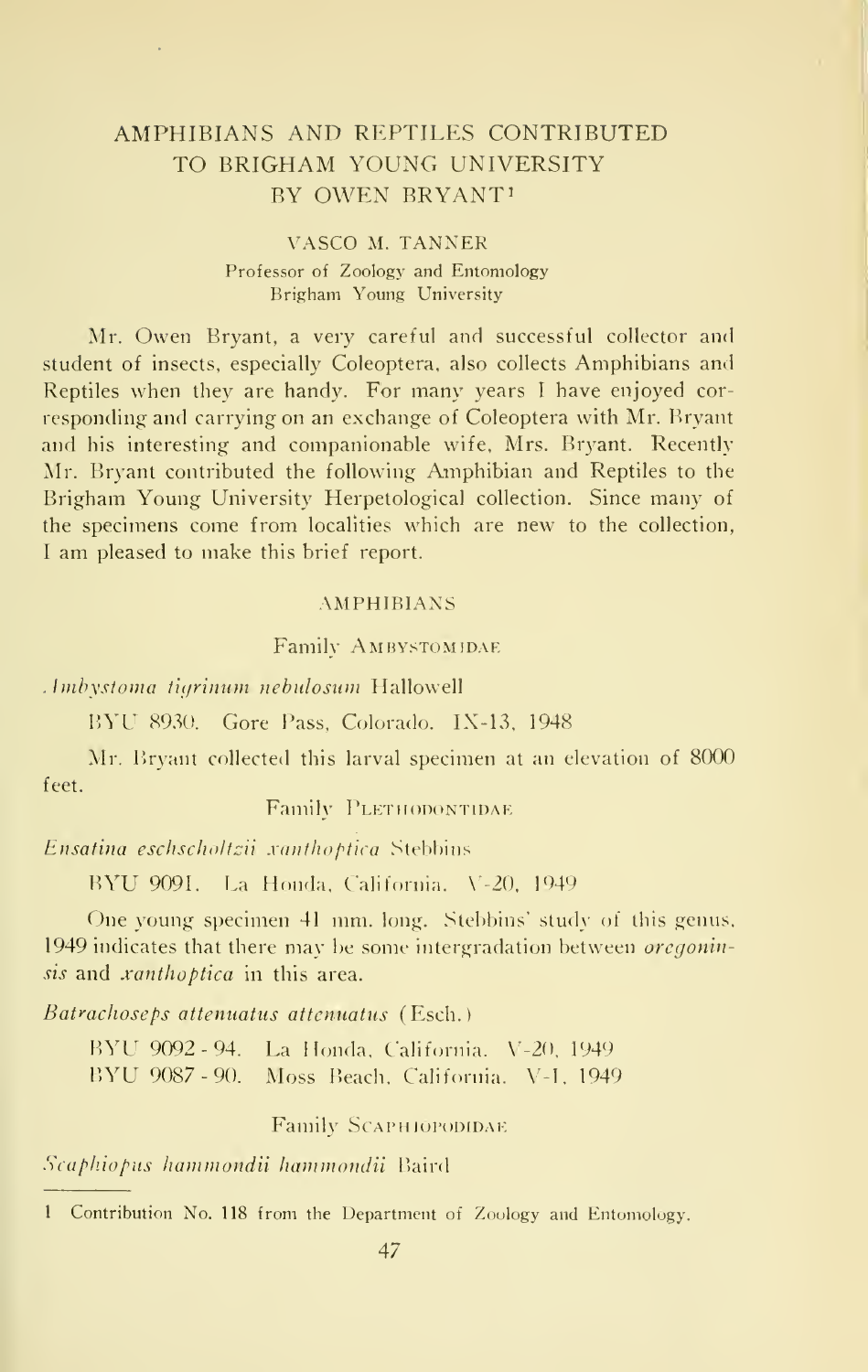BYU 8932. Chiricahua Mts.. Arizona. VI-22, <sup>1933</sup>

This specimen agrees with S.  $h$ , hammondi specimens from southern California with which I have compared it. Mr. Bryant collected it at an elevation of 8000 feet.

#### Family HYLIDAE

Hyla arenicolor Cope

BYU 9077-79. Mt. Lemmon, Catalina Mts., Arizona. VI-21, <sup>1933</sup> BYU 9097. Mt. Lemmon. Catalina Mts., Arizona. VI-21, <sup>1937</sup>

This species was common on June 15, 1933 when Mr. and Mrs. Bryant collected the ahove specimens.

#### Family RANIDAE

#### Rana sylvatica cantabrigensis Baird

BYU 8924. Dawson, Yukon Province, Canada. VI-5, <sup>1946</sup> BYU 9161. Circle, Alaska. VI-10, <sup>1946</sup>

Wright and Wright consider specimens from Alaska, and southeast through Canada to the Great Lakes to be  $R$ . s. cantabrigensis. These are new locality records of this species for the B. Y. U. collection. Mr. Bryant collected them along the Yukon River on June <sup>5</sup> and June 10, 1946.

#### REPTILES

#### Family IGUANIDAE

Anolis carolinensis Viogt

BYU 8931. New Orleans, Louisiana. X-22, <sup>1948</sup>

Our specimen taken October 22, 1948 by Mr. and Mrs. Bryant.

Scelophorus scalaris slevini Smith

BYU 9096. Santa Rita Mts., Arizona. XI, <sup>1936</sup>

Sccloporus graciosus graciosus (B. & G.)

BYU 8929. Sunbeam, Colorado. V-4, <sup>1944</sup>

BYU 8925. Old Faithful, Yellowstone Park, Wyo. VII-19, <sup>1947</sup>

Sceloporus undulatus undulatus (Latr.)

BYU 8927-28. Jackson. Mississippi. X-24, <sup>1948</sup>

Specimen No. 8927 is well colored on the neck, belly, and back.